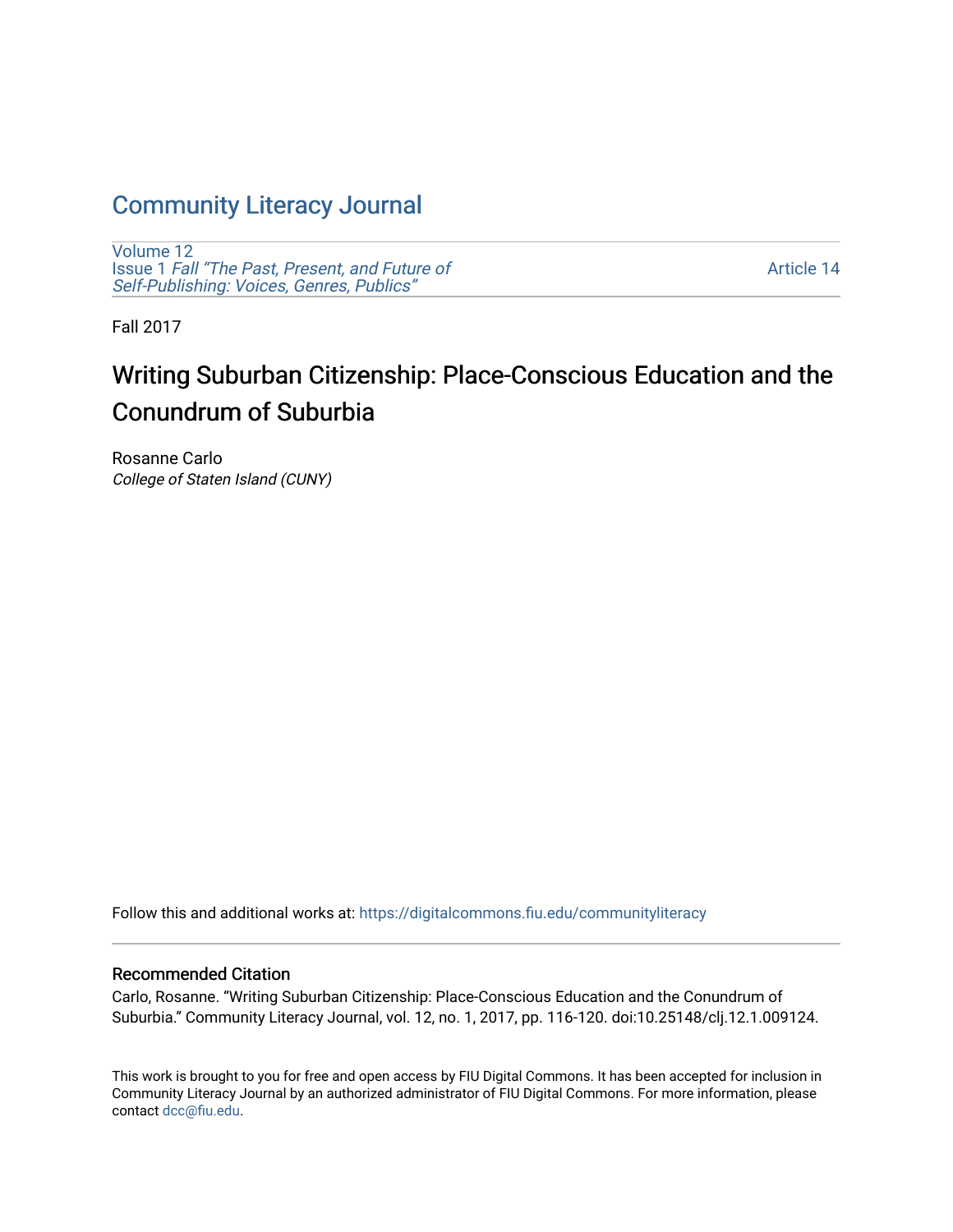### **Writing Suburban Citizenship: Place-Conscious Education and the Conundrum of Suburbia**

*Robert E. Brooke (Ed.)* **Syracuse UP, 2015, pp. 266**

### *Reviewed by Rosanne Carlo*

**College of Staten Island (CUNY)**

obert E. Brooke and his college and high school colleagues demonstrate the innovative, place-conscious pedagogies being practiced out of the National Writing Project (NWP) sites in Nebraska in the latest edited collection, *Writing Suburban Citizenship: Place-Conscious Education and the Conundrum of Suburbia*. The introduction of the book, written by Brooke, makes an impassioned case



that suburbs—often overlooked by academics in literacy and writing studies, as well as critiqued for encouraging a lifestyle that is segregationist, ahistorical, and unsustainable—are indeed the communities where an active citizenry desperately needs to be nurtured (13). As of the 2010 census, the opening claims, suburbs are where most American youth live and are educated, and, as the 2016 election showed us, where people vote (2). Urban dwellers, and I would include myself as a New Yorker in this distinction, often too easily dismiss suburbia through pronunciations like, "all the houses are 'made of ticky-tacky' and the roads are lined with strips of chain stores and chain restaurants." Brooke and the other contributors of the collection, however, are working against these stereotypes, making visible to readers (particularly other suburban educators) that suburban dwelling places have environmental, cultural, and historical concerns. These can and should be emphasized in the public-school curriculum in order to reveal to teachers and students meaningful connections between place, identity development, and political activity.

What is so impressive about this book, like its predecessor *Rural Voices: Place-Conscious Education and The Teaching of Writing*, is the way it fosters a critical dialogue between high school and college teachers. The chapters serve as case studies for approaches to place-based curriculums and are written in an accessible style; the book would be useful, for example, in a course preparing and credentialing future teachers. The book well mirrors the National Writing Project's motto of "Teachers Teaching Teachers." In today's public schools, maintaining this NWP stance is vital to authorize teachers as sound experts who can and should make decisions for the education of the nation's children instead of allowing these decisions to be made by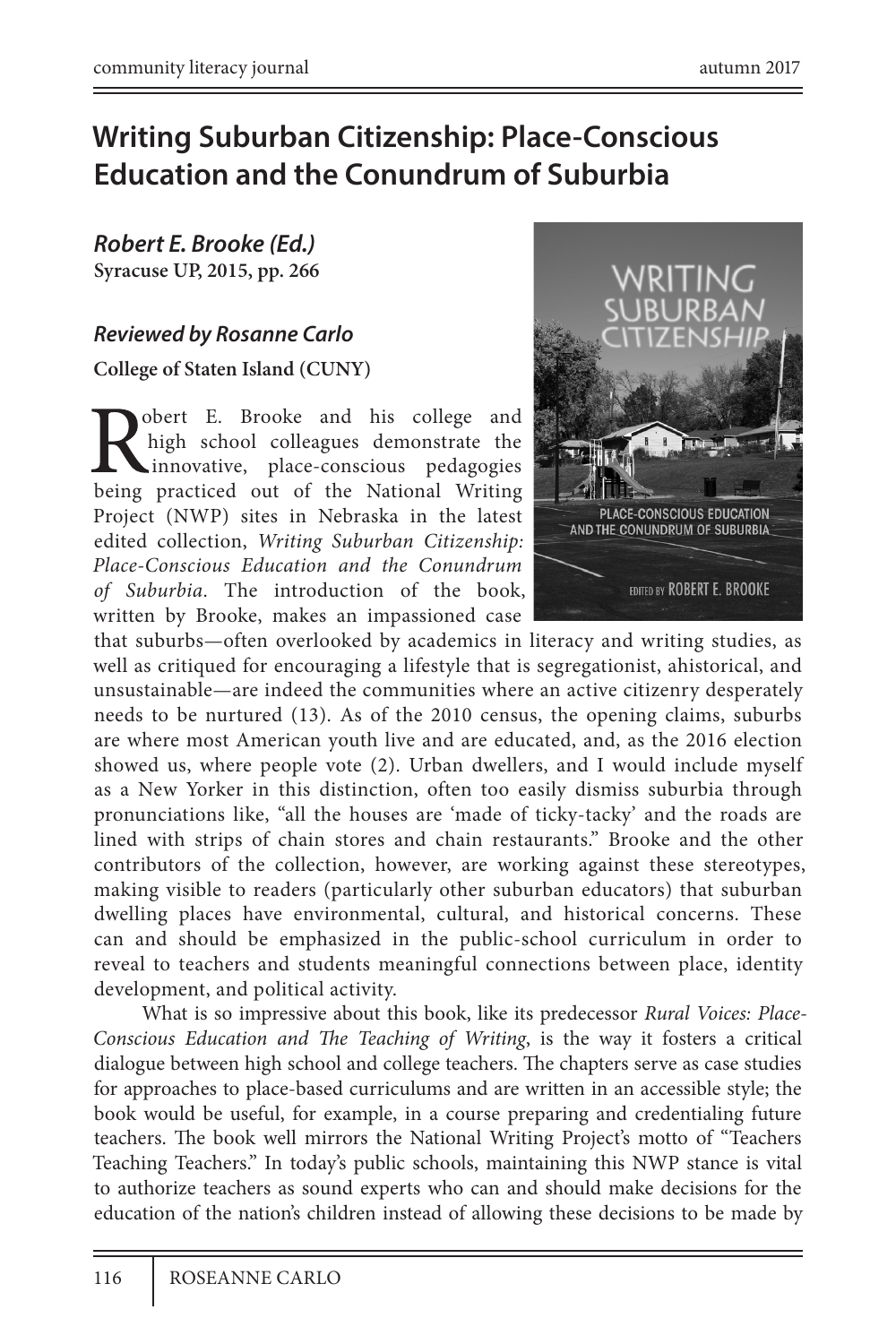textbook producers, state legislators, or the Secretary of Education. The book also puts forward the idea that place-conscious curriculums cultivate in teachers and students a sense of "belonging" that allow them to see the "'heritage, values, and history' that have brought [their] community into being;" Brooke and his colleagues believe that this sense of belonging creates a commitment to place through "a vision for its future, for a healthy sense of what the community can become" (27).

In the introduction, Brooke describes how the book is structured into two parts, grouping together author contributions that speak to the ecological (part 1) and cultural (part 2) concerns around place. Drawing upon the work of writer, farmer, and environmental activist Wendell Berry, Brooke frames for the reader how places are a "mutually interdependent system of relations" (29). These systems can further be defined as natural (watershed) and man-made (commonwealth): the watershed is "an ecological entity: a network of mutually interdependent natural systems that work together around a particular river system" and the commonwealth is "a cultural entity: a network of mutually interdependent cultural systems that work together within a particular political entity" (28). For the sake of the structure of the book, this sequencing works well. However, as many contemporary scholars in ecocomposition studies have pointed out, the environmental and the cultural are not easily separated as they are part of a complex ecology through which they always work together. In other words, there are no "natural" spaces without human influence. The book's separation of environment and culture perpetuates a binary, one that could have been unpacked more through the opening chapter of the book.

The first four contributors in Part One, ecological, bring to the forefront issues about water and its scarcity, climate control, and the development of community around local natural resources. Each contributor uniquely discusses the idea of making visible connections between communities and their environment.

Susan Martens in "Move the Writer, Move the Pen, Move the Mind, Change the World: Writing Marathons for Place-Conscious Teaching in the Suburbs" discusses how the pedagogical strategy of writing marathons, because they are located in communal spaces as an alternative to institutional and home settings, allows participants to "shift out of our everyday roles and take on the roles of writers" (49). She offers several questions that participants can ponder through writing in community spaces so that they can begin to make connections, such as: "connecting movement with writing, connecting places with memories, connecting thought with feeling, and connecting people with each other" (60). Martens's analysis of participant reflections is very helpful in understanding the impact this practice has for learners.

The next two chapters, written by Sharon Bishop and Jeff Lacey, focus on units they developed for their high school classes that consider how human settlement impacts the watershed and the ways students can be led to see their individual and the community impact on the environment. The classes researched specifically how water is used in their Nebraska communities in order to make visible to the class the connections across different parts of their lives. Bishop explains these connections well when she writes, "This search turns into a study of water: water for our communities that make up our consolidated school district, water for the corn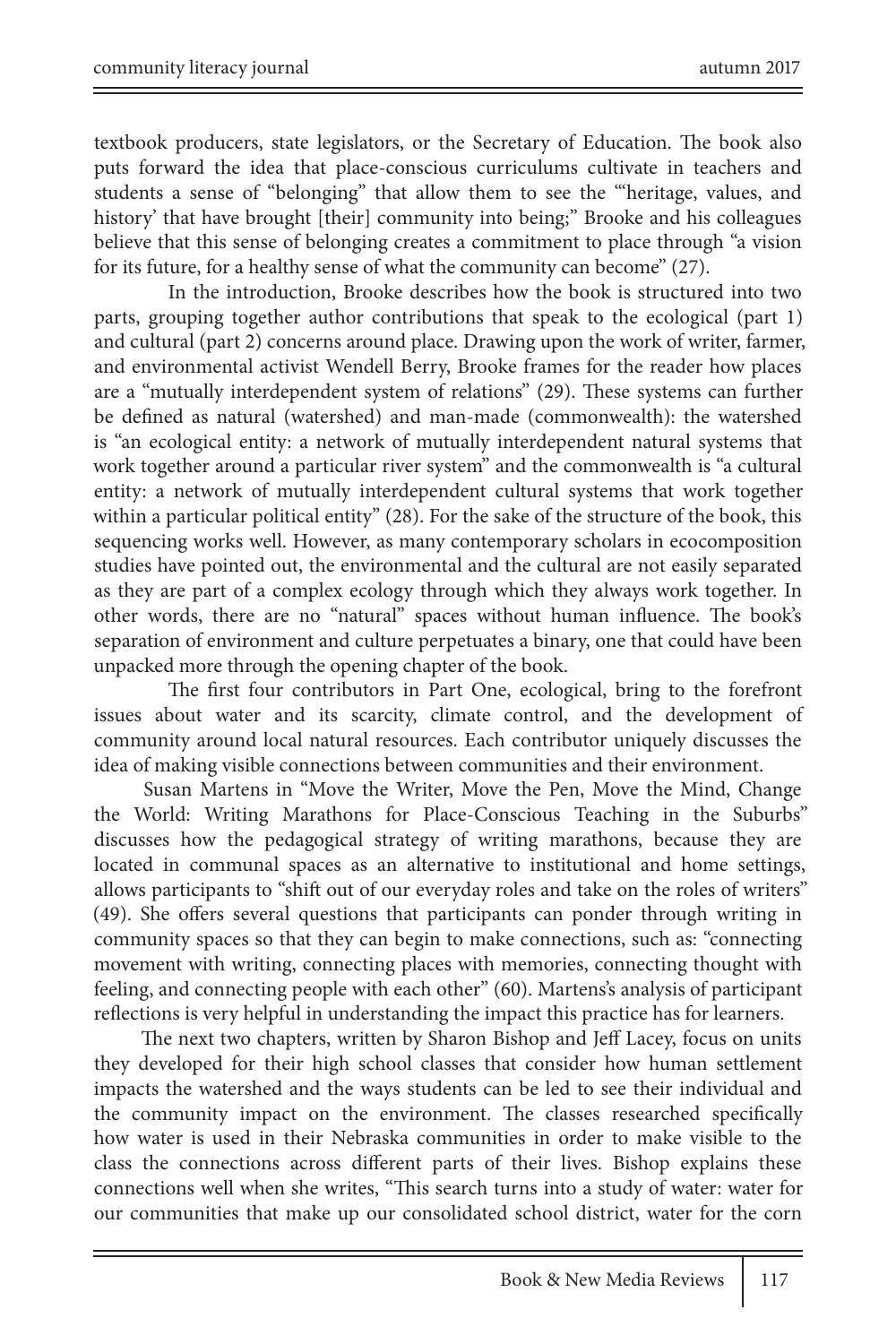and soybean fields that are the foundation for the agri-based industry that forms an economic base for the area, and water for the state of Nebraska—for industry, municipalities, and recreation" (74). Rather than assigning a research paper, both Bishop and Lacey discuss how students can be directed into inquiry through other modes, such as "photography, journal reflections, and nature poetry" with the end of creating a local public dialogue on water issues (76). Lacey is more detailed in his chapter, providing descriptions of assignments for a class portfolio; his discussions on the use of field journals in class may prove useful to those interested in doing environmental analysis with students (100).

The last chapter in the section, by Aubrey Streit Krug, writes to the college first-year composition audience about teaching watershed issues to students through the lens of campus and local community issues. She says that rather than framing ecosystem issues as scientific problems or through the lens of catastrophic weather events, students should be led to think of them as "cultural patterns" that can be revealed through the "writing, rhetoric, and arguments" produced by the community, in her case the area surrounding the campus (113). Developing an "ecological understanding of context" requires students to see the environment not only as natural, but also as a social construction (123).

In Part Two of the collection, the next four contributors bring to the forefront issues of culture in the American Midwest, such as the dynamics surrounding class and race. These chapters highlight the changing landscape of work as rural communities become suburban, relying less on the agriculture industry and more on nearby city jobs for economic survival. The writers also bring to the forefront the indigenous Native American populations of the area and the ways that their history and cultural contributions have been "whitewashed" by communities, and by extension, school curriculums (210).

Mary Birky Collier's chapter discusses how Nebraska communities are changing from rural to suburban and how this impacts students' senses of self. Her curriculum, which focuses on literature written by local authors, intends to make students more critical of the negative consequences of this new suburban identity. Students explored feelings of discomfort through their writing around issues such as "replacing our fields with suburban expansion neighborhoods" by "acknowledging isolation and loneliness behind the doors of these quiet suburban houses, and resisting the generic molds offered them by suburban idealism" (147). Cathie English's chapter in Part Two pairs nicely with Collier's as she moves her high school students' focus from analyzing famous local authors to asking students to interview elderly community members about their work histories. This project reveals to students how the town of Aurora, where her school is located, is moving from an economy based in local agriculture to a service economy that involves commuting away from the town to work in cities. English discusses how she wanted the work ethnographies to tie students "to the men and women who work in their community. I wanted them to be aware that they are influenced by the places we inhabit (by human beings, fauna, flora, and geography)" (205). The oral histories sparked a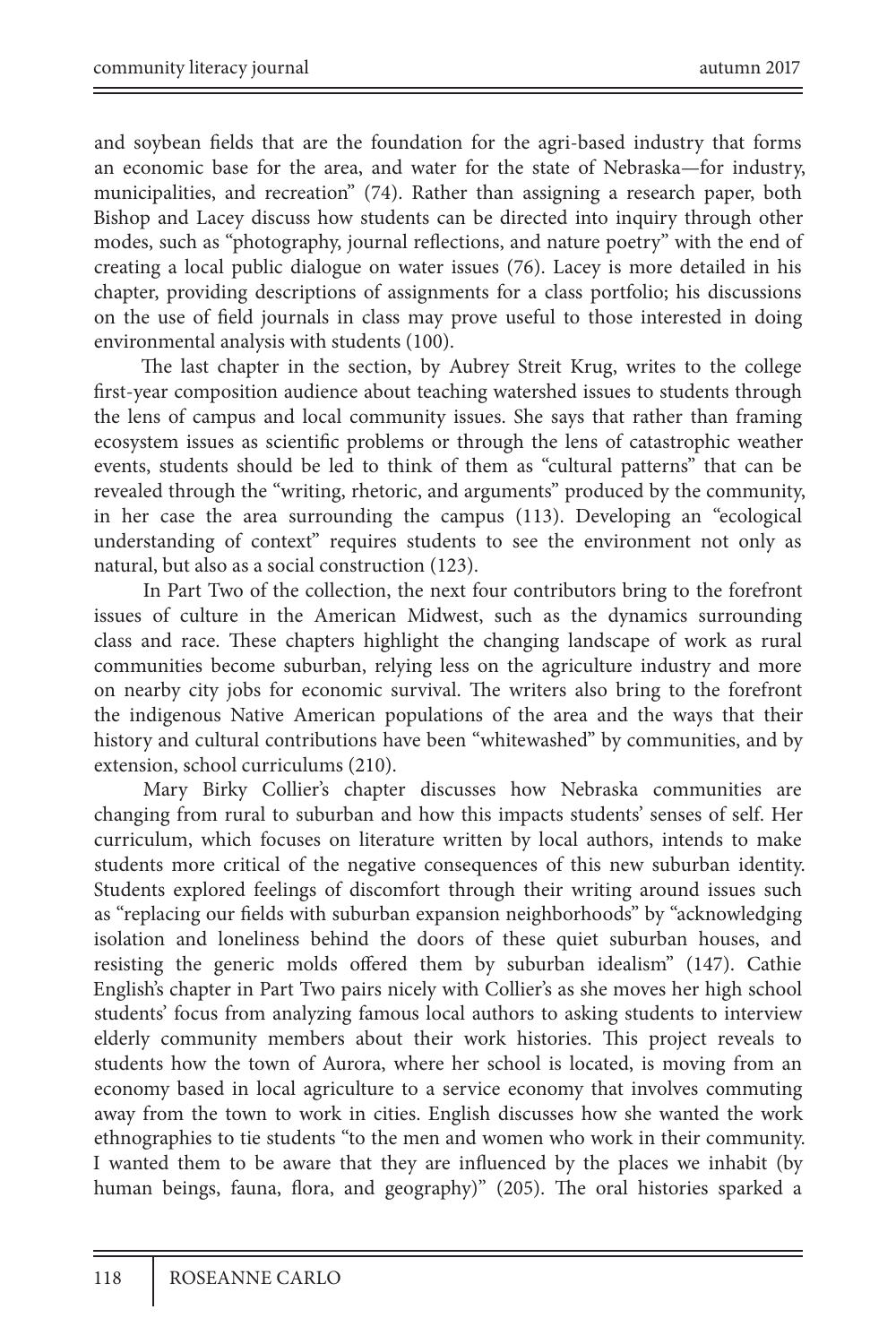dialogue between students and the older generations of Aurora residents about the future of their town and economic sustainability.

Daniel Boster, in his chapter, discusses how his high school curriculum focused on demystifying the colonization of America by Columbus and brought to the forefront the awful actions and truths about the so-called "discovery" of America. Students became upset that they did not learn the truth sooner about Columbus, who they had been taught was a benign explorer who sailed the seas and, by accident, discovered America. Boster's curriculum inspired students to question the previous ways they had been educated, considering how history curriculums are formed, what texts are chosen, and by whom (170). Boster's curriculum led to the students seeing how history is often written by the victors and, in the case of America, elides Native struggles. The high school students were then asked to develop a mini-unit for a middle school class about the topic of Columbus; Boster says this was a "public act of composing and developing," which allowed students a space that spoke back to official school discourses (179). The chapter's discussion of the projects the high school students came up with for the middle school students (175–77), such as a reproduction of the "Game of Life" with the players cast as either Native Americans or Colonists, shows the ways that creativity can be brought into the classroom to learn course content.

The last chapter of the section, written by Bernice Olivas, is one of the most critical and self-reflective pieces in the book. Olivas asks teachers to consider how educating students through a lens of place-consciousness is not only about creating identification with place to ensure a commitment and a future for the community. It is also about a realistic assessment of America's historical injustices to communities of color, and the present whitewashing that is, in some ways, a continuance of that colonizing history. A place-conscious education needs to bring to the forefront "the history of displacement, loss, and injustice lived by communities of color. By its very nature, learning about place, learning to love our places, demands we account for the legacy of racism and colonization in those places" (210). Through asking her students to read the literature of indigenous peoples, Olivas begins a critical assessment of the contemporary American Midwest as place. She weaves together past injustice of moving Native populations to reservations with present issues of homelessness as well as water and land disputes in Lincoln to convince readers of the importance of addressing race as a part of place-consciousness (214). Her chapter, through its description of teaching indigenous literature and thought, fosters what Olivas calls "a different rhetoric, a Native rhetoric" as she "teach[es] the literature through the traditions of storytelling as a mode of teaching empathy and building unity in a community" (220).

Through the introduction and several chapters in the book, Linda Flower's model of community engagement and types of agency (speaking up, speaking against, speaking with, and speaking for) in *Community Literacy and the Rhetoric of Public Engagement* is invoked and applied. This use of Flower's work provides unity among the chapters and a clear connection to community scholarship in rhetoric and writing studies, which is a sound approach for a collection of this scope. In some ways,